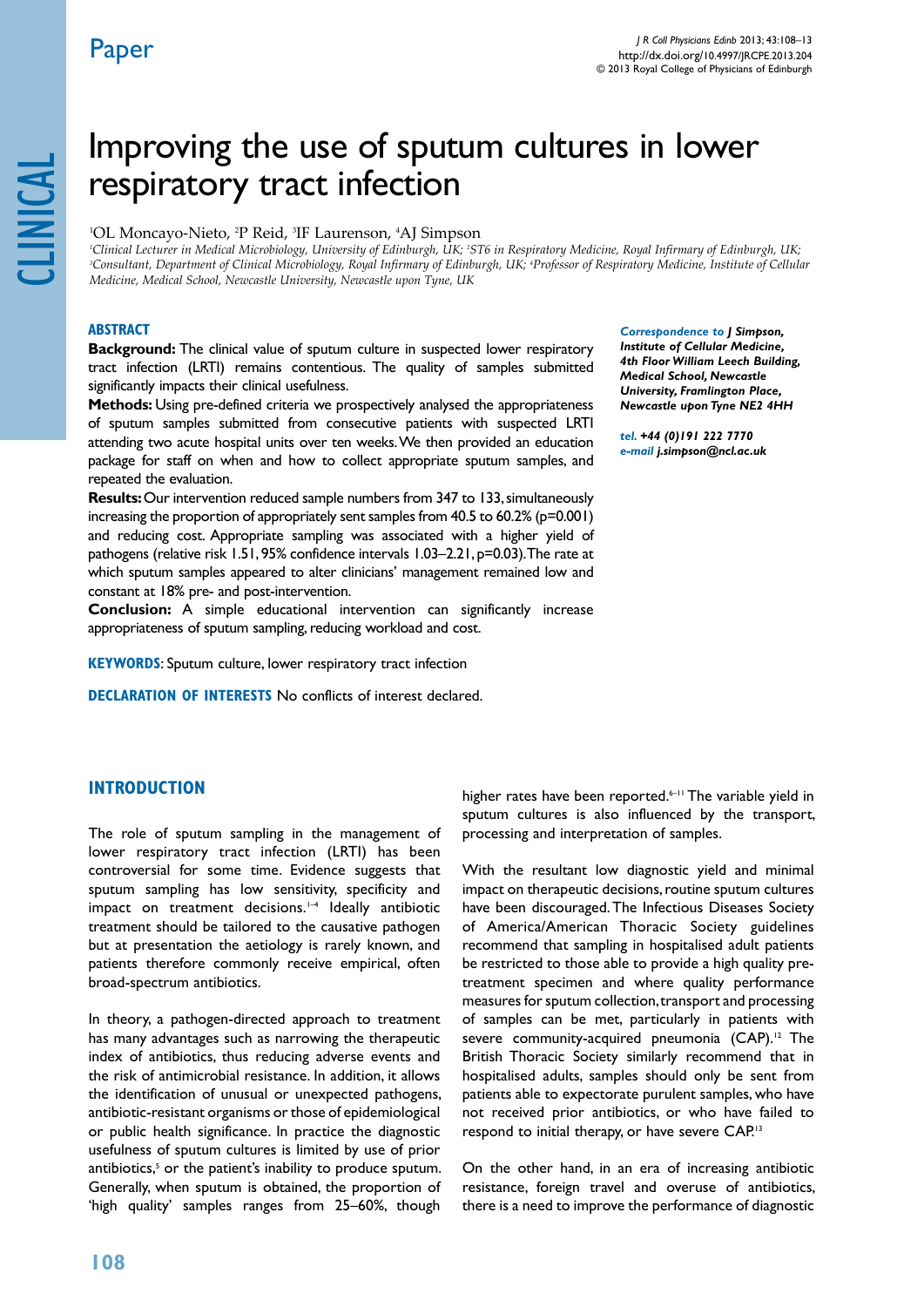tests. High quality, informative and diagnostically useful sputum sampling is non-invasive, and should be achievable with relatively little staff training.

With this background in mind the main objective of this study was to evaluate the practice of sputum sampling, then to determine whether a simple education programme could impact upon the quality and cost of sampling.

# **MATERIALS AND METHODS**

## *Study design*

A prospective observational study was performed over ten weeks during the winter. Data were collected on consecutive sputum samples sent for microbiological analysis from the Acute Medical Assessment and Respiratory Units of an 865-bed teaching hospital. On the basis of the data collected, an educational package was distributed to staff in the two units concerned. The study was then repeated, using an identical format, in the same two units over ten weeks of a subsequent winter period.

#### *Data collection and definitions used in the study*

Patient demographics, prior use of antibiotics, current treatment and drug charts were monitored until the patient was discharged from hospital or death. Times of sample production, delivery to the laboratory and the issuing of microbiology reports were recorded. Samples were excluded from analysis if patient information was unavailable. Samples requesting analysis solely for mycobacteria were also excluded.

The microbiological quality of sputum specimens was recorded (based on macroscopic appearances) as salivary, mucoid, mucopurulent or purulent by trained staff in the Department of Clinical Microbiology. In our institution routine Gram staining of sputum samples is not performed.

The following definitions were determined prior to the commencement of the study:

- **Working diagnosis:** the diagnosis made by the first senior physician to assess the patient clinically.
- **Appropriate sample:** any sample taken prior to the start of antibiotics or where failure to improve despite appropriate antibiotic treatment was documented.
- **Inappropriate sample:** any sample taken after the initiation of antibiotic treatment; any sample received in the laboratory more than 48 hours after expectoration; samples sent within three days of an appropriate sample being submitted; and samples considered to consist of saliva according to laboratory staff.
- **Positive culture:** the isolation of a respiratory tract pathogen.
- **Negative culture:** no growth; growth consistent with upper respiratory tract flora; or growth of coliforms and/or yeasts in patients already receiving antibiotics.

## *Educational material issued as a result of the first round of sampling*

A single-page document was prepared, summarising the rate of inappropriate sputum sampling and outlining criteria for appropriate sampling. The sheet was distributed to each nursing bay and each doctors' room in the two clinical areas involved. The purpose of the summary was discussed with staff at the time of distribution and reinforced at a hospital 'grand round'. Staff were asked to display the summary sheets in a prominent place within their working area, and were informed that the effectiveness of sampling would be recorded in the future at an unspecified time. The second round of the observational study was performed four weeks after distribution of the educational material.

Cost analyses for both periods of collection were performed using the prices of sputum samples in our hospital at the end of the second round of sampling. The overall cost of processing a sputum sample was £16.03.

### *Statistics*

Descriptive data are presented as means +/- standard deviation (SD) or range, where appropriate. Categorical variables were compared using the chi-squared test or Fisher's exact test, where appropriate. The level of significance was set at p<0.05. All statistical values were calculated using a statistical software package.

# **RESULTS**

In the pre-intervention study, 417 consecutive sputum samples from 263 patients were sent for microbiological analysis. A total of 44 samples from 33 patients were excluded because of incomplete or missing clinical records; 26 samples were processed solely for mycobacteria and were excluded from analysis. Final analysis therefore involved 347 sputum samples from 221 patients.

In the post-intervention study, 169 consecutive sputum samples were submitted, of which 12 were excluded due to incomplete clinical data; 24 samples processed solely for mycobacteria were excluded. Final analysis therefore involved 133 samples from 121 patients.

The total numbers of patients managed in the relevant units during the study periods were 3,642 for the preintervention and 3,459 for the post-intervention study. The number of samples submitted per patient was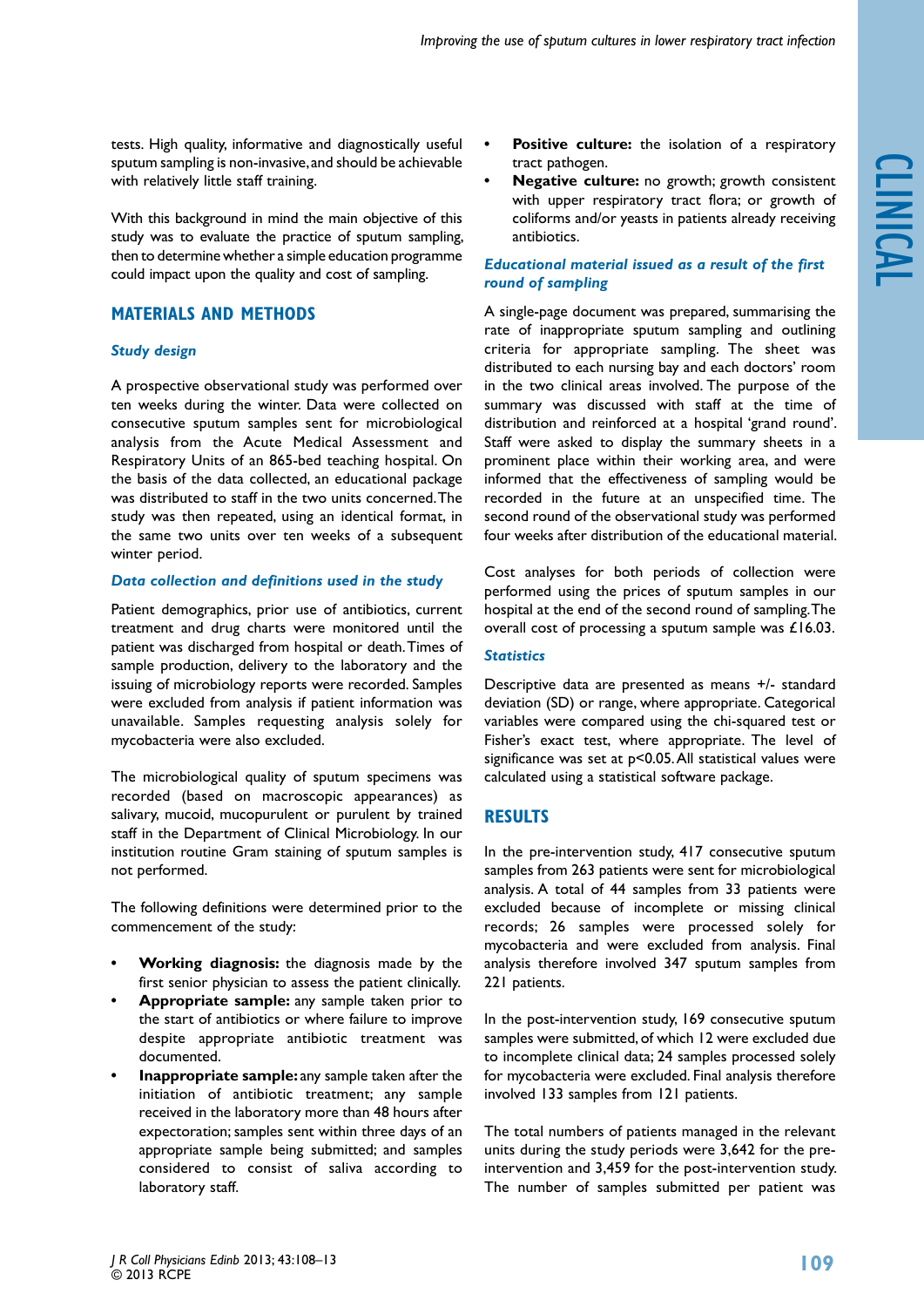significantly lower in the post-intervention period, odds ratio: 1.78, 95% confidence interval (CI): 1.42– 2.24 (p<0.0001). The total cost of submitted samples was £5,562.41 in the pre-intervention period and £2,131.99 in the post-intervention period. The absolute saving equated to £3,430.42, approximating to £17,800 per annum.

The two study groups were similar with regard to age, sex distribution and the proportion of samples derived from each hospital unit (Table 1). The range of working diagnoses in the two study periods was also similar, though exacerbations of asthma were diagnosed more frequently in the post-intervention period (Table 2).

# **TABLE 1 Patient demographics**

clinical

|                                                                                    | Pre-<br>intervention<br>Cycle I | Post-<br>intervention<br>Cycle 2 |  |  |
|------------------------------------------------------------------------------------|---------------------------------|----------------------------------|--|--|
| Weeks                                                                              | 10                              | 10                               |  |  |
| Time period                                                                        | $Nov - Jan$                     | Feb – May                        |  |  |
| Sputum samples (n)                                                                 | 347                             | 133                              |  |  |
| Patients (n)                                                                       | 221                             | 2                                |  |  |
| Female/male ratio<br>(% female)                                                    | 121/100 (54.8)                  | 63/58(52.1)                      |  |  |
| Age in years (range)                                                               | 67 (14–91)                      | 63 (14–94)                       |  |  |
| Origin of samples by<br>unit<br>Acute Medical<br>Assessment (%)<br>Respiratory (%) | 129 (37.2)<br>218 (62.8)        | 45 (33.8)<br>88 (66.2)           |  |  |
| Data are presented as total numbers and mean (range)<br>where indicated.           |                                 |                                  |  |  |

The proportion of samples yielding a positive result was similar in both study periods (Table 3). The frequency of isolation of individual pathogens was generally conserved in the two study periods. However *Streptococcus pneumoniae* was significantly more likely to be isolated in the first study period and *Pseudomonas aeruginosa* in the second. There was a trend towards more frequent isolation of *Moraxella catarrhalis* in the first period. No sputum sample grew more than one pathogen in the post-intervention period, whereas 20 samples grew two pathogens in the pre-intervention period. Nine samples were positive for *Mycobacterium tuberculosis* in the preintervention period (Table 3). These were derived from two patients, who submitted four and five positive samples, respectively. No samples were positive for *M. tuberculosis* in the post-intervention period.

The appropriateness of sputum sampling and the influence upon clinical decision-making is illustrated in Figure 1. In the pre-intervention study 39.5% of samples were considered appropriate whereas 60% were considered appropriate in the post-intervention study, p=0.001.

#### **TABLE 2 Working diagnoses**

| <b>Diagnosis</b>                                                              | Pre-<br>intervention<br>Cycle I<br>$n=221$ | Post-<br>intervention<br>Cycle 2<br>$n=121$ | p value |  |  |
|-------------------------------------------------------------------------------|--------------------------------------------|---------------------------------------------|---------|--|--|
| Exacerbation<br>of chronic<br>obstructive<br>pulmonary<br>disease<br>(COPD)   | 86 (38.9)                                  | 35 (28.9)                                   | 0.07    |  |  |
| Pneumonia                                                                     | 59 (26.7)                                  | 26(21.5)                                    | 0.29    |  |  |
| Lower<br>respiratory<br>tract infection<br>(LRTI)<br>without<br>consolidation | 35 (15.8)                                  | 24 (19.8)                                   | 0.37    |  |  |
| <b>Bronchiectasis</b>                                                         | 8(3.6)                                     | 7(5.8)                                      | 0.41    |  |  |
| Lung cancer                                                                   | 7(3.2)                                     | 3(2.5)                                      | 1.00    |  |  |
| Exacerbation<br>of asthma                                                     | 4(1.8)                                     | 12 (9.9)                                    | 0.001   |  |  |
| <b>Miscellaneous</b>                                                          | 22 (10.0)                                  | 14(11.6)                                    | 0.71    |  |  |
| Data are presented as absolute numbers with percentage in<br>parenthesis.     |                                            |                                             |         |  |  |

#### **TABLE 3 Sputum culture yield**

|                                                                                                                                                                                                                                                                                                                                                                    | Pre-<br>intervention<br>Cycle I<br>$n = 347$ | Post-<br>intervention<br>Cycle 2<br>$n = 133$ | p<br>value |  |  |
|--------------------------------------------------------------------------------------------------------------------------------------------------------------------------------------------------------------------------------------------------------------------------------------------------------------------------------------------------------------------|----------------------------------------------|-----------------------------------------------|------------|--|--|
| Negative culture                                                                                                                                                                                                                                                                                                                                                   | 230 (66.3)                                   | 92 (69.2)                                     | 0.58       |  |  |
| Positive culture                                                                                                                                                                                                                                                                                                                                                   | 117(33.7)                                    | 41 (30.8)                                     |            |  |  |
| Haemophilus<br>influenzae                                                                                                                                                                                                                                                                                                                                          | 31(8.9)                                      | 11(8.3)                                       | 1.00       |  |  |
| Methicillin-<br>resistant S.<br>aureus (MRSA)                                                                                                                                                                                                                                                                                                                      | 19(5.5)                                      | 9(6.8)                                        | 0.47       |  |  |
| Methicillin-<br>sensitive S.<br>aureus (MSSA)                                                                                                                                                                                                                                                                                                                      | 6(1.7)                                       | 3(2.3)                                        | 0.69       |  |  |
| Pseudomonas<br>aeruginosa                                                                                                                                                                                                                                                                                                                                          | 8(2.3)                                       | 10(7.5)                                       | 0.0037     |  |  |
| Streptococcus<br>pneumoniae                                                                                                                                                                                                                                                                                                                                        | 17(4.9)                                      | (0.8)                                         | 0.044      |  |  |
| Mycobacterium<br>tuberculosis                                                                                                                                                                                                                                                                                                                                      | 9(2.6)                                       | 0                                             | 0.11       |  |  |
| Moraxella<br>catarrhalis                                                                                                                                                                                                                                                                                                                                           | 21(6.1)                                      | 2(1.5)                                        | 0.067      |  |  |
| <b>Miscellaneous</b>                                                                                                                                                                                                                                                                                                                                               | 26(7.5)                                      | 5(3.8)                                        | 0.15       |  |  |
| Data are presented as absolute numbers with percentage in<br>parenthesis. Twenty samples in cycle 1 yielded >1 pathogen,<br>i.e. 117 samples yielded a positive culture, and 137<br>pathogens were isolated from these samples. In calculating<br>percentages the denominator was taken to be 117. During<br>cycle two none of the samples grew a second organism. |                                              |                                               |            |  |  |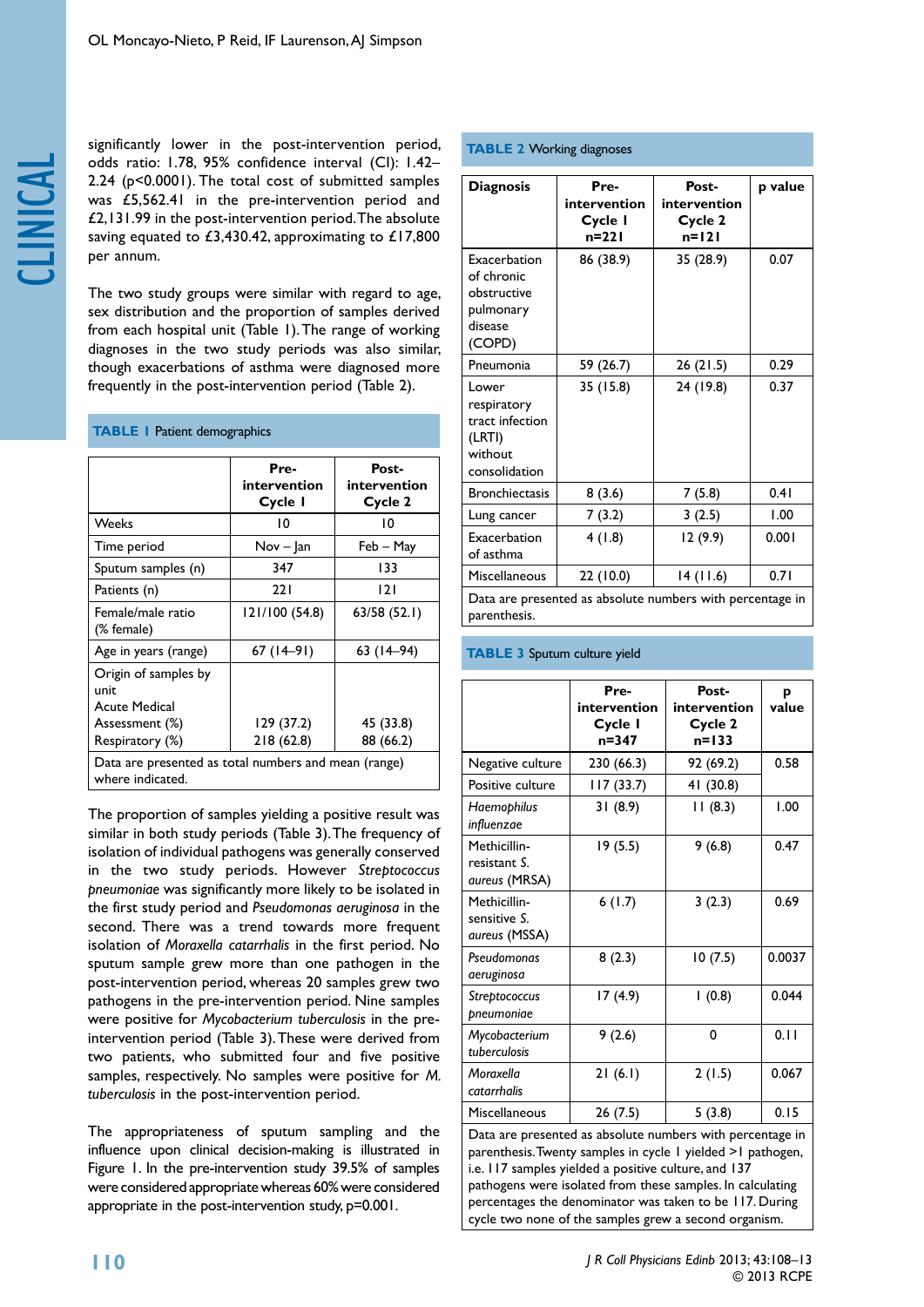

**FIGURE 1** Appropriateness of sputum sampling, microbiological yield, and clinical decision-making before and after intervention. The panel on the left describes details relating to sputum sampling before intervention and the panel on the right describes sampling after intervention.

In the pre-intervention study, submission of an appropriate sample was more likely to yield a positive culture (45% of samples) than an inappropriate sample (26%) (p<0.001). In contrast, the post-intervention study was characterised by an equal proportion of positive cultures among samples considered to be appropriate (30%) or inappropriate (32%) (p=0.84). When considering both cycles together, the relative risk of producing a positive result from an appropriate sample was 1.51 (95% CI: 1.03 to 2.21; p=0.0312). In contrast, the relative risk of producing a positive culture result from an inappropriate sample was 0.82 (95% CI: 0.52 to 1.28).

In the pre-intervention study the principal reason for inappropriate samples was collection after initiation of antibiotics (84.7%), followed by duplicate samples (11.9%), salivary samples (1.9%) and samples that arrived in the laboratory beyond 48 hours (1.5%). In the post-intervention study the corresponding reasons were samples taken after antibiotics were started (85%) and duplicate samples (15%). No salivary samples were received.

In terms of patient management, in the pre-intervention study 23 appropriate sputum samples (16.8%) and 22 inappropriate sputum samples (10.5%) appeared to direct a change in antibiotic prescription. In the postintervention study three appropriate samples (3.8%) and one inappropriate sample (1.9%) appeared to result in a change in antibiotic prescription.

The proportion of samples that a) were considered appropriate and b) grew a pathogen was 17.9% (62 of 347 samples) in the pre-intervention period and 18.0% (24 of 133 samples) in the post-intervention period.

# **DISCUSSION**

Our data suggest that in the absence of specific education, a high proportion of inappropriate sputum samples are sent to diagnostic laboratories, incurring costs that could be diverted to other health services. However a simple and inexpensive intervention led to a significant decline in the number of samples and an associated cost saving.

Furthermore, the proportion of samples considered 'appropriate' was significantly increased after the intervention. During both cycles of the study, 'appropriate' samples were significantly more likely to yield a positive culture result than 'inappropriate' samples, broadly in keeping with findings in patients with chronic obstructive pulmonary disease (COPD).<sup>14</sup> Other studies have shown that the quality of sampling improves after an educational intervention similar to the one used in our study,<sup>6</sup> and that diagnostic yield for *S. pneumoniae* can potentially increase substantially with improvement in sputum quality.<sup>15</sup>

In general our findings are supportive of literature showing that sputum samples have little overall impact upon practical management of patients.<sup>2-4,16,17</sup> Prior to our intervention approximately 13% of sputum samples (45/347) appeared to lead to a change in management, but half of these samples were 'inappropriate'. Even fewer samples (around 3%, 4/133) directly altered prescribing after the intervention.

It may however be useful to consider the relative importance of culture results in their specific context.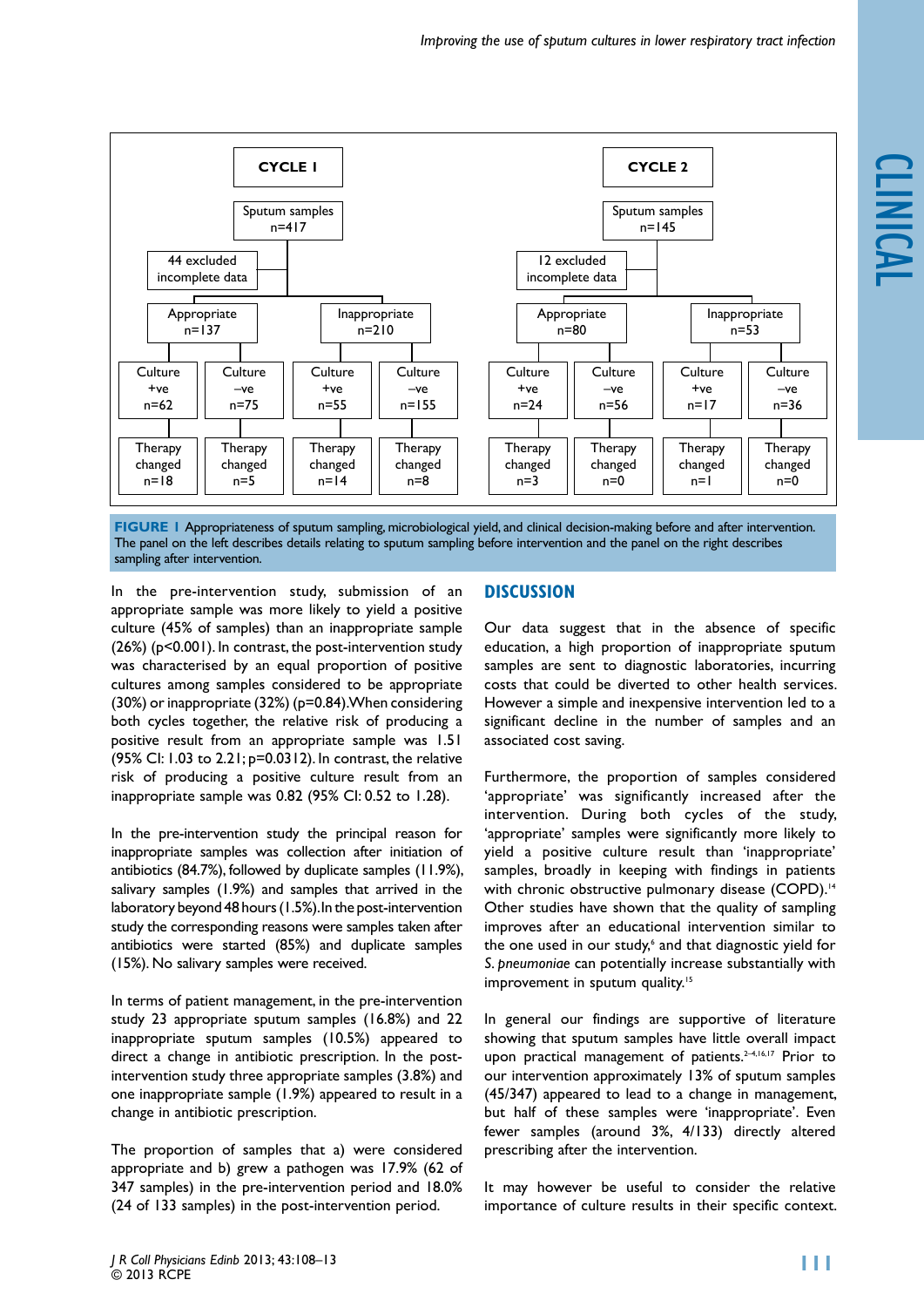For example, it could be argued that a sputum sample which is both appropriate and grows a pathogen is clinically useful whether antibiotics are changed or not, on the grounds that such samples can improve physicians' confidence to continue existing therapy. If this argument is accepted, the proportion of 'useful' samples remained constant at 18% pre- and postintervention, despite the significant reduction in samples submitted. Nevertheless, it is interesting to observe that the proportion of inappropriate samples due to collection after initiation of antibiotics remained constant during both study periods.

clinical

In contrast, it could be argued that alterations in management based on 'inappropriate' samples represent a clinical risk. In this regard, before intervention 10.5% of samples led to a change in antibiotics based on inappropriate samples, as compared to 1.9% postintervention. It therefore appears that our intervention reduced the number of inappropriate samples submitted, and was also associated with improved management outcomes. We cannot be absolutely certain however that positive cultures in inappropriate samples never represent pathogens.

Our results suggest reluctance among physicians to alter therapy based on a negative sputum culture. Patient management was influenced in only 4% of cases of negative cultures (13/322) when considering both cycles together. We do not have precise data regarding how many of these patients were given empirical antibiotics, but certainly over half had been prescribed antibiotics empirically. These data suggest that physicians remain reluctant to discontinue antibiotics once they are started, even when cultures are negative. The reasons around this are probably multi-factorial, one potentially being a lack of confidence in the quality of samples being sent. The implication however is that there is scope for a further reduction of inappropriate antibiotic prescription in patients with suspected LRTI.

While our results reveal some clear patterns, there were also some limitations in our study. Firstly, while our data point to a clear reduction in inappropriate sampling, we cannot exclude the possibility that in some cases samples that would have been appropriate and culture positive may potentially not have been submitted in the post-intervention period. While the post-intervention period was associated with a 75% reduction in inappropriate samples (from 210 to 53), the number of appropriate samples fell from 137 to 80. The significance of this is unclear and we cannot make meaningful inferences from this study, as we have no data on outcomes in patients with possible LRTI who had no sputum sampling, nor do we know how many of this cohort received antibiotics in either study period. Our most informed opinion is that empirical antibiotics are relatively widely used in patients with possible infection

but no sputum sample, potentially reducing the impact of 'missing' a few genuine positive samples in the postintervention period.

Secondly, this was a single-institution study, in which we only studied two units (those which we believed to be submitting sputum samples most frequently) over two time periods. Although we studied two winter periods of equal length, we cannot entirely exclude the possibility that the pool of pathogens in the community was different in each period. Our results (Figure 1) suggest that 45% of appropriate samples were culture positive in the pre-intervention period, as compared with 30% in the post-intervention period, potentially implying exposure of the community to more (and/or more virulent) organisms in the former. While this phenomenon might potentially bias the absolute number of samples taken in favour of the intervention, it should not influence the ratio of appropriate to inappropriate samples. Furthermore, influenza activity was known to be at similarly low levels in both study periods, perhaps making it less likely that results were influenced by significant variations in exposure of the community to respiratory pathogens. Importantly, while our findings suggest that our intervention can reduce the proportion of inappropriate samples, and potentially reduce changes in management based on inappropriate samples, it would clearly take a much larger, more complex and longer study to prove that beneficial changes in appropriateness of sampling convert into improvements in hard clinical outcomes.

Third, our study was not designed to establish whether, or how rapidly, the beneficial effects of our intervention declined over time. One study has suggested that longterm changes in practice are harder to influence.<sup>6</sup> Future studies should consider longer follow-up periods to determine the duration of the intervention effect, and whether reinforcement is required (and if so, how often). Fourth, we assessed changes in management based on prescription charts, and we have no data on why decisions to change treatment (or not) were made.

Finally, while we regard the decision to consider all sputum samples sent from the two units to be a strength (reflecting 'real life' clinical practice rather than focusing on any specific clinical diagnosis), we acknowledge that this approach brings its own constraints. For example, the exclusion of samples sent for mycobacterial analysis prevents the study from reflecting every patient with suspected LRTI. We excluded mycobacterial analysis specifically in order to avoid confounding our data with a distinct subgroup of patients who by definition would have multiple samples sent where possible. Furthermore, our study did not have the capacity to address the utility of sputum in diagnosing 'atypical' pathogens or viruses, which are increasingly recognised as contributing to LRTI.<sup>18,19</sup>